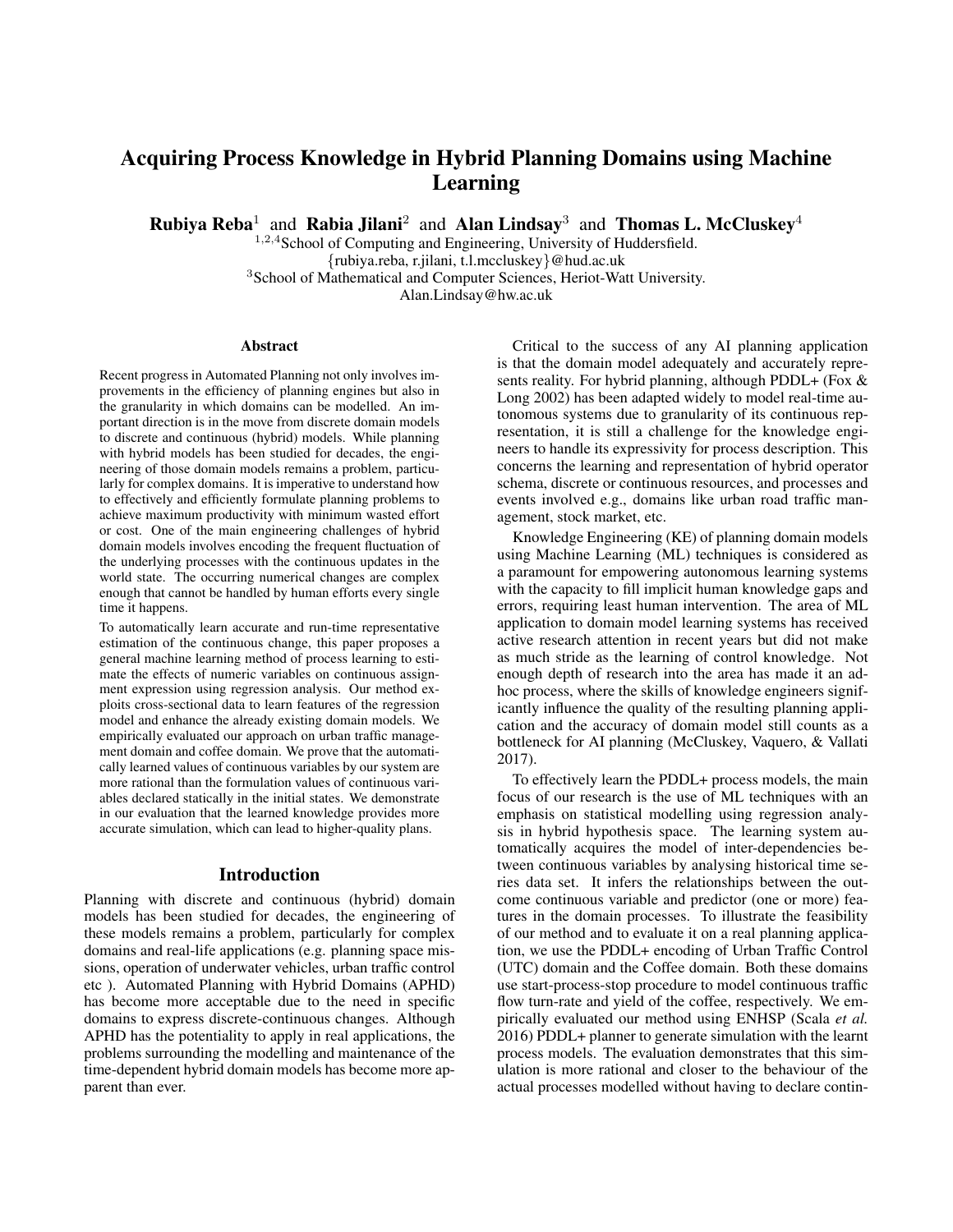uous change knowledge statically (Bryce, Benton, & Boldt 2016).

# Description and Running Examples

A PDDL+ process simulates continuous changes in the numeric variables that are initiated by changes in the world. Learning dynamic values of numeric variables in PDDL+ specification is novel, and learning this automatically has hardly been done (Lindsay *et al.* 2020). Instead of realtime prediction and assignment of numeric variables values, these tend to be declared as static knowledge in the problem definition by knowledge engineers. This leads to reduced rationality in results and mismatch between the output from planner generated simulation and the real-time sensor output values.

In order to overcome this problem formulation drawback, our goal is to enhance the PDDL+ problem specification by learning the values of numeric variables in process effects automatically. We learn from real-time and historical data sources. Problem assumes that there is an existing hybrid domain model with a set of processes modelling the continuous change in application.

Our method is fundamentally based on the ML project workflow and is summarised in figure 1. Data sources used for each domain are discussed in the next running examples section. The initial stage of the process involves use-case driven data enrichment and preparation. It also includes extraction of representative sets of features to train the regression model. In terms of PDDL+ model specification, this hypothesize the independent numeric variables (primitive numeric expression) to include or exclude from a regression equation to attain the trade-off between being less biased and most precise model. In the UTC domain, for example, predicting turn-rate accurately across a junction may not only depend on the duration of the green signal (the longer the green time, usually the turn-rate increases - but not always!) but also on (potentially) the occupancy of nearby links, state of signal stages on nearby links, length of nearby links etc. This is done by employing various statistical tests and techniques discussed in the upcoming sections.

Cross-validation has been used to estimate the skill of learnt models on test data. With iterative training and testing procedure, we tune the hyper-parameters of the model to attain better rationality in the simulation results. The original encoding of the process model is augmented with the generated hybrid automata of continuous behaviour using PDDL+ operational semantics of assignment propositions.

### UTC Domain

As a traffic case study, we have exploited the UK research council funded SimplifAI project. In SimplifAI, a hybrid planning based traffic control system has been introduced to handle the vehicle flow in both regular and unexpected road situations (Vallati *et al.* 2016). (McCluskey & Vallati 2017) demonstrates the effectiveness of this hybrid planning-based approach with PDDL+ formulation of the UTC domain. We used PDDL+ model of traffic flow based on the same series of work in SimplifAI project. An industry-standard, proprietary simulator called AIMSUN (Barceló & Casas 2005) is



Figure 1: Abstract method architecture used to generate and employ regression models in hybrid planning domain.

used to provide process training data based on the microscopic model obtained from transport authorities.

In PDDL+ formulation of urban traffic control, handwritten continuous processes are used to model the flow of cars, to efficiently reduce congestion of specified roads (links) by controlling traffic light green phases (Figure 2). The link (uni-directional part of a road) roads leading to and leaving from a junction are referred to as road1 (r1) and road2 (r2), respectively. The process *flowrun green* models the turn-rate from *r1* to *r2* through the phase *p* for each green time and is measured in standardized vehicles (PCU) per second. Complete details of the UTC domain along with other actions and events that control the *flowrun green* process is available in (McCluskey & Vallati 2017). We refer this version of the domain as original domain model onward.

In the original formulation of the UTC domain, the process description for traffic flow between links across a junction is too coarse and assumes instantaneous traffic flows across each link. There is also static knowledge missing from the model (e.g. link lengths, or numbers of lanes in a link). At the same time, the principle continuous variable *turn-rate* is defined as a predefined static value in the problem definition.

To learn the current, accurate and representative value of the turn-rate, our objective is to determine the efficient linear approximation (rate of change) of vehicles turn-rate across each road junction. We analyse the real-time data taken from AIMSUN and attempt to refine PDDL+ process simulation by learning dynamic turn-rate of cars as a function of other numeric variables. We achieve this by estimating the causal relationship and multicollinearity between the controlled variable (turn-rate) and the predictor variables, i.e. the saturation of *r1* and *r2*, inter time and active green time of a phase *p*.

The hybrid automata of our target process representation for *flowrun green* is presented in figure 3. It models the flow of traffic across a junction as a continuous process. The learnt values of  $\beta$  are declared as constants in the problem definition.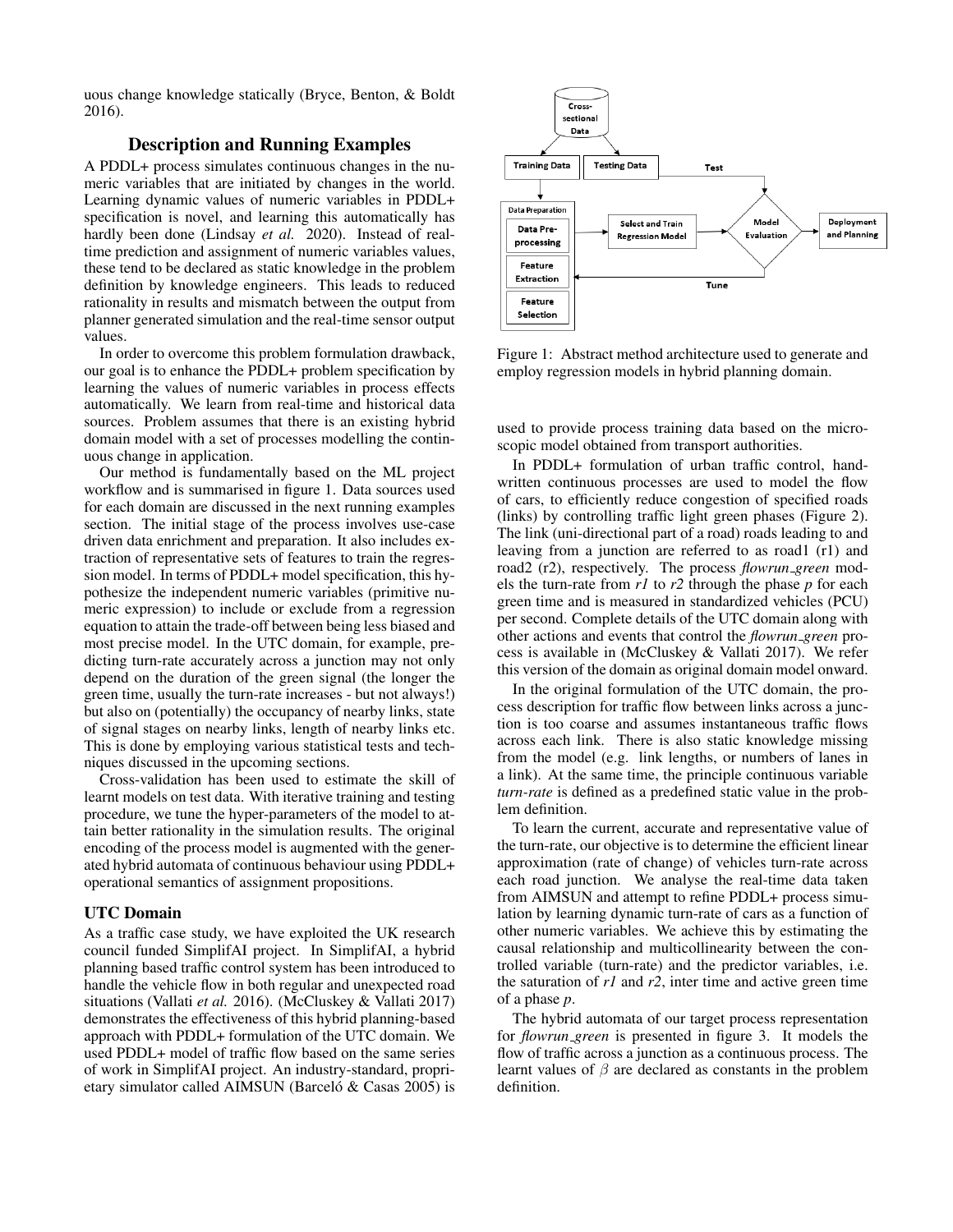### (:process flowrun\_green: parameters (?p - stage ?r1 ?r2 - link)

:precondition (and (active ?p)

```
(> (occupancy ?r1) 0.0)
```
(> (turnrate ?p ?r1 ?r2 ) 0.0)

(< (occupancy ?r2) (capacity ?r2)))

:effect (and (increase (occupancy ?r2) (\* #t (turnrate ?p ?r1 ?r2 )))

(decrease (occupancy ?r1) (\* #t (turnrate ?p ?r1 ?r2)))))

Figure 2: flowrun green process of Traffic domain.

(:process flowrun\_green :parameters (?p - stage ?r1 ?r2 - link ?i - junction)

:precondition (and (active ?p) (contains ?i ?p) (> (occupancy ?r1) 0.0) (< (occupancy ?r2) (capacity ?r2)))

:effect (and (assign (turnrate ?p ?r1 ?r2 ) (+ (B0 ?p ?r1 ?r2)

(+ (\* (B1 ?p ?r1 ?r2) (greentime ?i))

(+ (\* (B2 ?p ?r1 ?r2) (intertime ?i))

(+ (\* (B3 ?p ?r1 ?r2) (/(occupancy ?r1) (capacity ?r1))) (\* (B4 ?p ?r1 ?r2) (/(occupancy ?r2) (capacity ?r2))))))))

(increase (occupancy ?r2) (\* #t (turnrate ?p ?r1 ?r2))) (decrease (occupancy ?r1) (\* #t (turnrate ?p ?r1 ?r2)))))

Figure 3: Target flowrun green process of Traffic domain. Coloured text identify the learnt regression model for the process

### Coffee Domain

As a hybrid domain case study, we formulated the PDDL+ version of the Coffee domain partially inspired by its PDDL2.1 version and by Easthope's work in (Easthope 2015). The PDDL+ formulation of domain demonstrates the effectiveness of the hybrid planning-based approach in the coffee making. It complies with the latest coffee research by the National Coffee Association of U.S.A., Inc. (NCA 2020).

In the PDDL 2.1 formulation, the only continuous change function is temperature, and its value is declared statically in the initial conditions to get a generic cup of coffee as a goal. Figure 4 presents the PDDL 2.1 formulation of durative action *makecoffee*.

We exploit observational data by (Easthope 2015), which illustrates that using different water temperatures for brewing coffee grounds has a significant effect on the taste (yield) and extraction of espresso. We extended Easthope's study in line with (Roman Corrochano 2017), which confirms that both brewing temperature and time have a vital influence on the outcome yield of the coffee. The PDDL+ formulation brews coffee according to the expected yield of the user with brew temperature and time as the continuous functions/features (NCA 2020). Figure 5 presents target representation of process *brewing* in PDDL+ formulation. We developed our ground truth model to check the learning results for accuracy compared to the real world.

The aim is to automate the estimation (rate of change) of yield, which is achieved by the process *brewing*. We (: durative-action makecoffee : parameters (?c - coffee ?w - water) :duration (>= ?duration 1) :condition (and (at start (boiled ?w)) (over all (>= (temperature ?w) 60)) (over all (<= (temperature ?w) 80)) (at start (havecoffee ?c)))

Figure 4: Brewing process of Coffee making domain (PDDL 2.1).

:effect (and (at end (madecoffee ?c ?w))))

(:process brewing :parameters (?c - coffee ?w - water)

:precondition (and (brewing ?c ?w))

:effect (and (assign (yield ?c ?w) (+ (BO ?c ?w)  $(+$  (\* (B1 ?c ?w) (temperature ?w)) (\* (B2 ?c ?w) (brew-time ?c ?w)))))

(increase (brew-time ?c ?w) (\* #t 1))))

Figure 5: Target brewing process of Coffee domain (PDDL+). Coloured text identify the learnt regression model for the process.

do this by estimating the multiple regression model between the controlled variable (yield) and the predictor variables i.e. the variation of (temperature ?w) and (brew-time ?c ?w) which are highly linearly related.

# Learning for Modelling Continuous Effects

The most used aspect of regression models is for predictive analytics and forecasting, time series modelling, and for finding the causal effect relationship between the dependent and independent variables. Out of many kinds of regression techniques available usually, they are chosen by the three primary metrics: the shape of the regression line, type of the dependent variable and the number of independent variables.

To learn the process model, the critical contribution of our work is to automate the estimation of the control variable after selection of the appropriate feature set automatically. The system explores the continuous features that best impact the value of the control variable in the amount of variability caused by multicollinearity in continuous features (that change in unison).

The regression model represents our process learning hypothesis. We exploit the regression techniques to conduct time series modelling and finding the causal effect of numerically changing variables on the continuous function. We do this by fitting a line to the data points, in such a manner that the differences between the distances of data points from the line are minimized. This is to understand the underlying relationships and structures that produce the observed data.

We regenerate the concise model of the continuous behaviour that complies with PDDL+ semantics. This demonstrates that the use of regression analysis can produce more accurate and automatically learnt model of numeric vari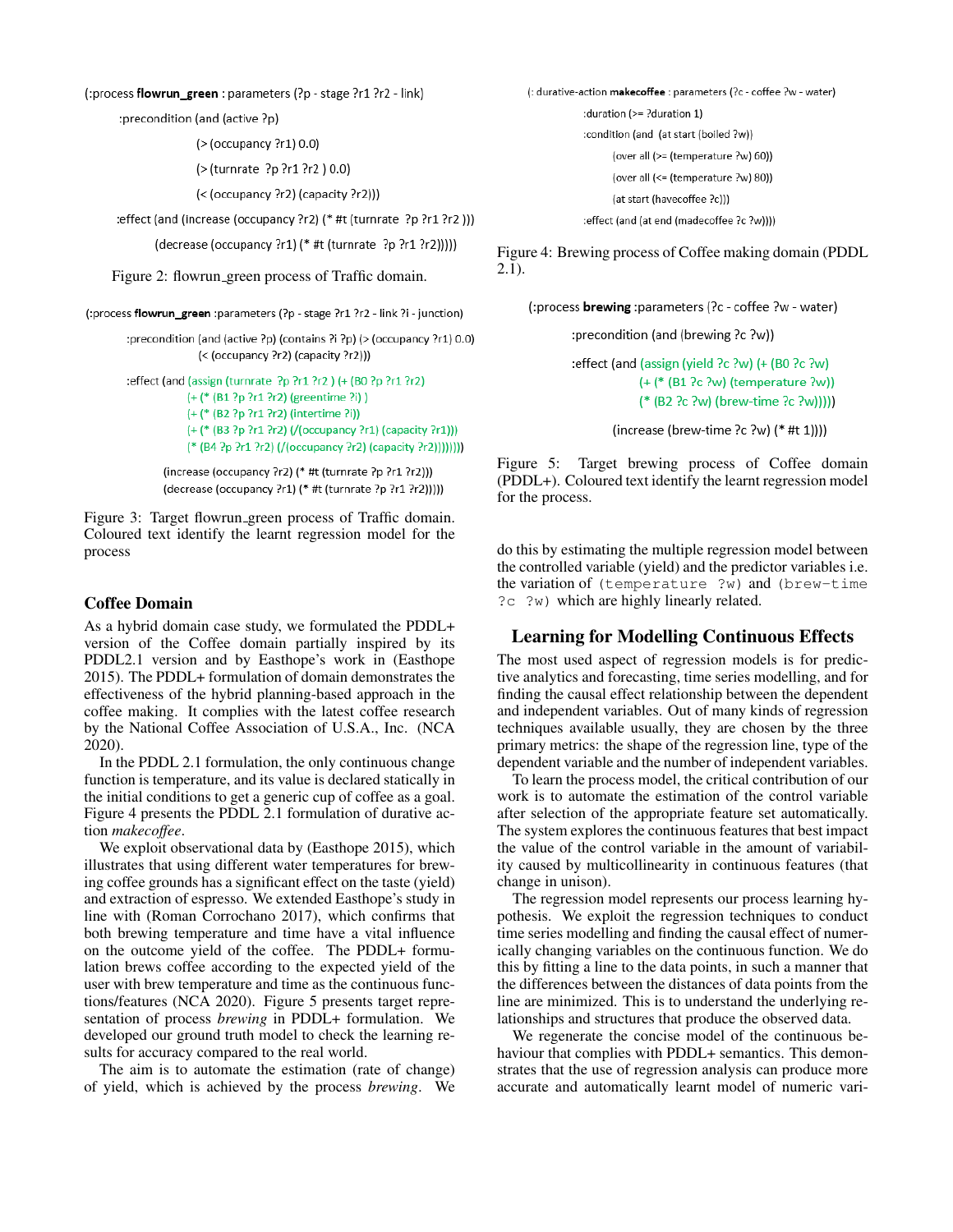**Input:** Time Series Data,  $TSD = \{y, X\}, i.e.$ Regressand,  $y = \{y \mid y \in \mathbb{Q}\}\$ Regressors,  $X = \{x_1, x_2, \ldots, x_n \mid x \in \mathbb{Q}, n \in \mathbb{N}_1\}$ **Output:** Regression Model,  $\hat{y} = \beta_0 + f(\beta_{x_i}, x_i)$ where,  $\beta_0 =$  Intercept,  $\beta_{x_i}$  = Slope (Regression coefficient of y on  $x_i$ ),  $x \in X$  and  $i = \{1, 2, ..., n(X)\}\$ 1: procedure  $Start(TSD)$  $\overline{2}$  $PCC \leftarrow PearsonCorrelation(TSD)$ if  $\forall |r_{y,X}| > 0.3$  AND  $n(X)$  is 1 then  $3:$  $p_f \leftarrow \text{ANOVAtest}(y, X)$  $\overline{4}$  $5:$  $p_t \leftarrow T\text{-test}(y, X)$  $6:$ if  $(p_f, p_t) < 0.05$  then  $(\beta_0, \beta_1) \leftarrow$  Linear Regression $(y, X)$  $7:$ end if  $8<sub>1</sub>$ end if  $9:$ if  $\exists |r_{y,X}| > 0.3$  AND  $n(X) > 1$  then  $10<sub>i</sub>$  $11:$ if  $\forall |r_{x_i,x_j}| < 0.3$  then  $(\beta_0,\beta_{x_i}) \leftarrow$  StepwiseRegression $(y, X)$  $12:$ end if  $13:$ if  $\exists |r_{x_i,x_j}| > 0.3$  then  $14:$  $VIF_{x_i} \leftarrow \text{MulticollinearityTest}(X)$ 15 if  $1 \lt \forall (VIF_{x_i}) \lt = 5$  then  $16:$ 

 $(\beta_0,\beta_{x_i}) \leftarrow$  StepwiseRegression $(y, X)$  $17:$ end if  $18<sub>1</sub>$ if  $\exists (VIF_{x_i}) > 5$  then 19  $20:$  $(\beta_0,\beta_{x_i}) \leftarrow$  RidgeRegression $(y, X)$ end if  $21$ end if  $22:$  $23:$ end if 24: end procedure

Figure 6: Method for the process model learning.

ables in the process description. This section uses a stepby-step approach to describe the process.

### Model specification and Feature Identification

In the PDDL+ model specification, we determine which independent variables to include and exclude from a regression equation to attain the trade-off between being less biased and most precise model. We use various metrics and algorithms for a model specification that also align with the domain-specific theoretical concerns.

In the regression model, dependent variable  $(Y_i)$  is a function of independent (explanatory variable in terms of causal effect) variables  $X_i$  and  $\beta$  with  $\varepsilon$  representing an additive error term for statistical noise:

$$
Y_i = f(X_i, \beta) + \varepsilon_i
$$

Our target learning is to find  $f(X_i, \beta)$  that most closely fits the data. Figure 6 shows the method for the process learning procedure and presents the basic approach adopted in this work. The steps taken in the method are explained in the relevant upcoming sections with the line numbers.

Pearson's Correlation Coefficient Pearson correlation coefficient (PCC)  $r_{xy}$  statistically infers how strong a relationship is between two variables based on the values of  $r_{xy}$ :

|                             | Yield % | Brew Temp (°C) Brew Time (sec) |  |
|-----------------------------|---------|--------------------------------|--|
| Yield %                     |         |                                |  |
| Brew Temp (°C) 0.551416365  |         |                                |  |
| Brew Time (sec) 0.529255767 |         | $-0.036273813$                 |  |

Figure 7: Correlation test (Pearson's r) for Coffee domain.

| SO link1 Turnrate |                                                         | Greentime | Intertime Road1 Sat |
|-------------------|---------------------------------------------------------|-----------|---------------------|
|                   | Greentime -0.531443386                                  |           |                     |
|                   | Intertime 0.00353702 -0.187231537                       |           |                     |
|                   | Road1 Sat 0.318631236 -0.76003397 -0.10083              |           |                     |
|                   | Road2 Sat 0.481740059 -0.405333726 -0.06429 0.093616259 |           |                     |

Figure 8: Correlation test (Pearson's r) for UTC domain. The data is for the link  $(r1 - r2)$  of a particular phase of a particular junction.

$$
r_{xy} = \frac{\sum_{i=1}^{n} (x_i - \bar{x})(y_i - \bar{y})}{\sqrt{\sum_{i=1}^{n} (x_i - \bar{x})^2} \sqrt{\sum_{i=1}^{n} (y_i - \bar{y})^2}}
$$

where: *n* is sample size,  $x_i, y_i$  are the individual sample points indexed with i and  $\bar{x}$  and  $\bar{y}$  are the sample mean.

Varying in the range between -1 and +1,  $r_{xy}$  measures the magnitude of association, or correlation, as well as the direction of the identified features' relationship. Figure 7 and 8 illustrates the results of the correlation test for Coffee and UTC domain, respectively. The cutoff values for r signifies strong relationship for values between  $\pm$  0.5 and  $\pm$  1, the moderate relationship between  $\pm$  0.5 and  $\pm$  0.3 and a weak relationship between  $\pm$  0.3. It signifies no relationship  $(H_0)$ at  $r = 0$ . The tables represent this by the use of green (stable) and red (weak) highlighting. Line 2 of method conducts the correlation test while line 3 and 10 later use these results to decide the particular regression type needed.

# Regression Techniques based on Relationship **Significance**

In this observational study, we draw inference from a sample to a population where the independent variable is not under our control for logistical constraints.

From the values of above mentioned statistical test (PCC) and out of innumerable forms of regression, this section discusses the types of regression analysis that best suit our learning problem based on the type and number of independent variables. We consider the cases when:

- 1. y is related to a single x-variable: Linear regression
- 2. y is related to multiple x-variables: Stepwise regression
- 3. y is related to multiple x-variables where x variables have intercorrelation: Ridge regression

Type 1 and 2 analyse variance using the ANOVA test and type 3 multicollinearity test, i.e. VIF (Variance Inflation Factor) test.

#### 1. y is related to single x-variables:

This is the most common use case when the change in a single x variable impacts a continuous dependent variable. We exploit simple linear regression to understand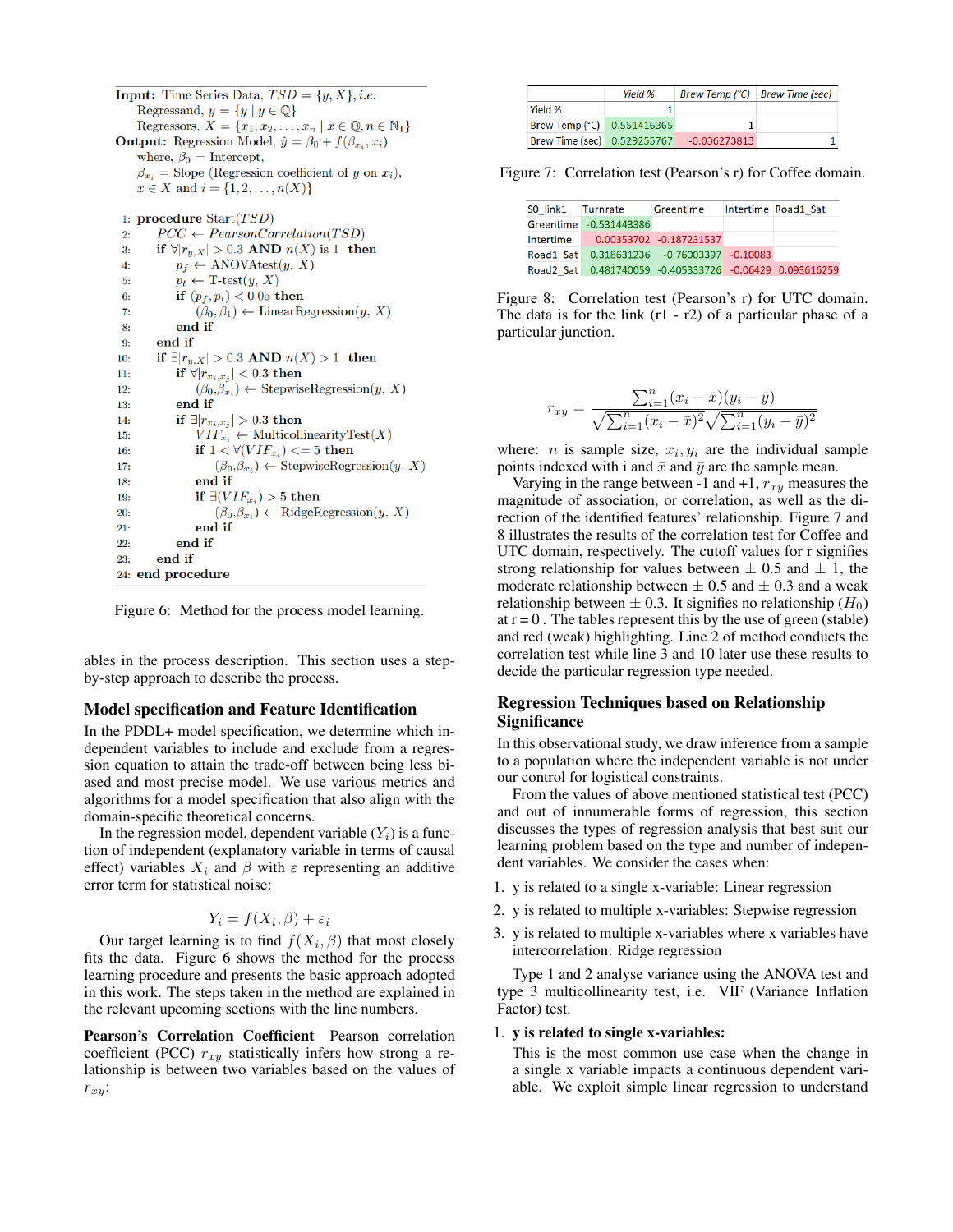| <b>Coffee Domain</b>     | Yield, Btemp | Yield, Btime | Yield, Btemp, Btime |  |
|--------------------------|--------------|--------------|---------------------|--|
|                          | (yield, x1)  | (yield, x1)  | (yield, x1, x2)     |  |
| P-value                  | 0.00522      | 0.00782      | 0.00043, 0.00062    |  |
| <b>Multiple R</b>        | 0.55141      | 0.52925      | 0.77855             |  |
| <b>R</b> Square          | 0.30406      | 0.28011      | 0.60614             |  |
| <b>Adjusted R Square</b> | 0.27242      | 0.24738      | 0.56863             |  |
| <b>Standard Error</b>    | 0.33272      | 0.33839      | 0.25619             |  |

Figure 9: Anova test for Coffee domain  $(n = 24)$ .

the mean change in a dependent variable given a one-unit change in each independent variable. We accomplish this by Least Square Method.

 $r_{xy}$  does not identify whether a change in one variable is directly caused by the other variable. To measure the significance of relationship by analysis of variance between variables, we conducted a one-way ANOVA test to observe the values of F and T-stat. For hypothesis testing, we reduced the model using the p-value. A small p-value (typically  $\leq 0.05$ ) indicates strong evidence against the null hypothesis. On the contrary, a significant p-value  $($ 0.05) indicates weak evidence against the null hypothesis  $(H_0)$ , in which case we discard our  $H_a$ . For example, for Coffee domain:

- $H_0$  (null hypothesis): change in brewing time does not affect yield
- $H_a$  (alternative hypothesis): change in brewing time affects yield along with brewing temperature.

We evaluate the model performance using the metric Rsquare  $(R^2)$  to check how similar a regression line is to the data it is fitted in.  $R^2$  value ranges from 0 to 1. For  $R^2 = 0.50$ , approximately half of the observed variation can be explained by the model.

The standard error (S) is a numeric assessment of how well the regression model fits the sample data. For the estimated  $\overline{R}^2$  and S values for the linear, we choose the models with greater  $R^2$  and less S value.

The objective function of the Linear regression model is:

$$
Y_i = \beta_0 + \beta_1 x_i + \varepsilon_i, \quad i = 1, \dots, n.
$$

where,

- $\beta_0$  = y-intercept (regression constant);
- $\beta_1$  = slope (regression coefficient for linear effect of x on y) and
- $Y_i$  = estimated (or predicted) value
- Line 3-9 of method compute these steps.

#### 2. y is related to multiple x-variables:

The stepwise regression is a step-by-step method of selecting the most significant independent variables to handle higher dimensionality of data set using a set criterion such as highest absolute t-value.The most significant independent variables are retained in the regression model after selection using forward elimination.

Figure 9 shows the result of the hypothesis test for the Coffee domain, where independent variables include

brewing temperature and time. The significance of influence is measured by F-test and T-test based on their pvalues. If the p-value is less than 0.05, then the stepwise regression is applied to get the multiple regression model specified below.

$$
Y_i = \beta_0 + \beta_1 x_1 + \beta_2 x_2 + \dots + \beta_k x_k
$$

where,

- $\beta_i$  = the partial contributions of each of the x-variables;
- $k =$  number of modelled factors;

Line 10-13 of method compute these steps.

### 3. y is related to multiple x-variables where x variables have inter-correlation:

To cover one of the weaknesses of linear regression like sensitivity to both outliers and multicollinearity, we used more advanced variants of linear regression, i.e. ridge regression. This is the case when each of the multiple x-variables contains a unique piece of information about y, and the x-variables are inter-correlated (also known as data multicollinearity). This can be seen in figure 8 where on one hand dependent variable turnrate demonstrates relationship with independent variables, inter-correlation between the independent variables (Green time, r1 saturation and r2 saturation) can also be seen.

The potential complexity with multicollinearity is that it is difficult to calculate the coefficient estimate of one independent variable without considering the other independent variable(s) that changes in unison.

We conduct VIF (Variable Inflation Factor) test to identify the variables that are affected by multicollinearity, the strength of the correlation, and to estimate if multicollinearity needs fixing (only in critical intercorrelation).

$$
\text{VIF}_i = \frac{1}{1 - R_i^2}
$$

A rule of thumb for interpreting the VIF is:

- VIF < 1: not correlated
- 1 < VIF < 5: moderately correlated
- VIF > 5: highly correlated

For the UTC domain, we calculated the VIF by considering each predictor and regressing it against every other predictor in the model to find the variance. We discuss the complete analysis of a roads junction in the upcoming analysis section. Line 14 onward in figure 6 measure multicollinearity and applies the appropriate regression technique.

We exploit stepwise regression if the x-variables are moderately correlated. Line 16-17 of method measure and applies stepwise regression. For high correlation, ridge regression is applied. Ridge regression is an alternative procedure to ordinary least squares (OLS) for analysing multiple regression with multicollinearity. It improves efficiency in parameter estimation problems in exchange for a tolerable degree of bias (penalty function,  $\alpha$ ) to reduce the standard error. Line 19-20 of method measure and applies ridge regression.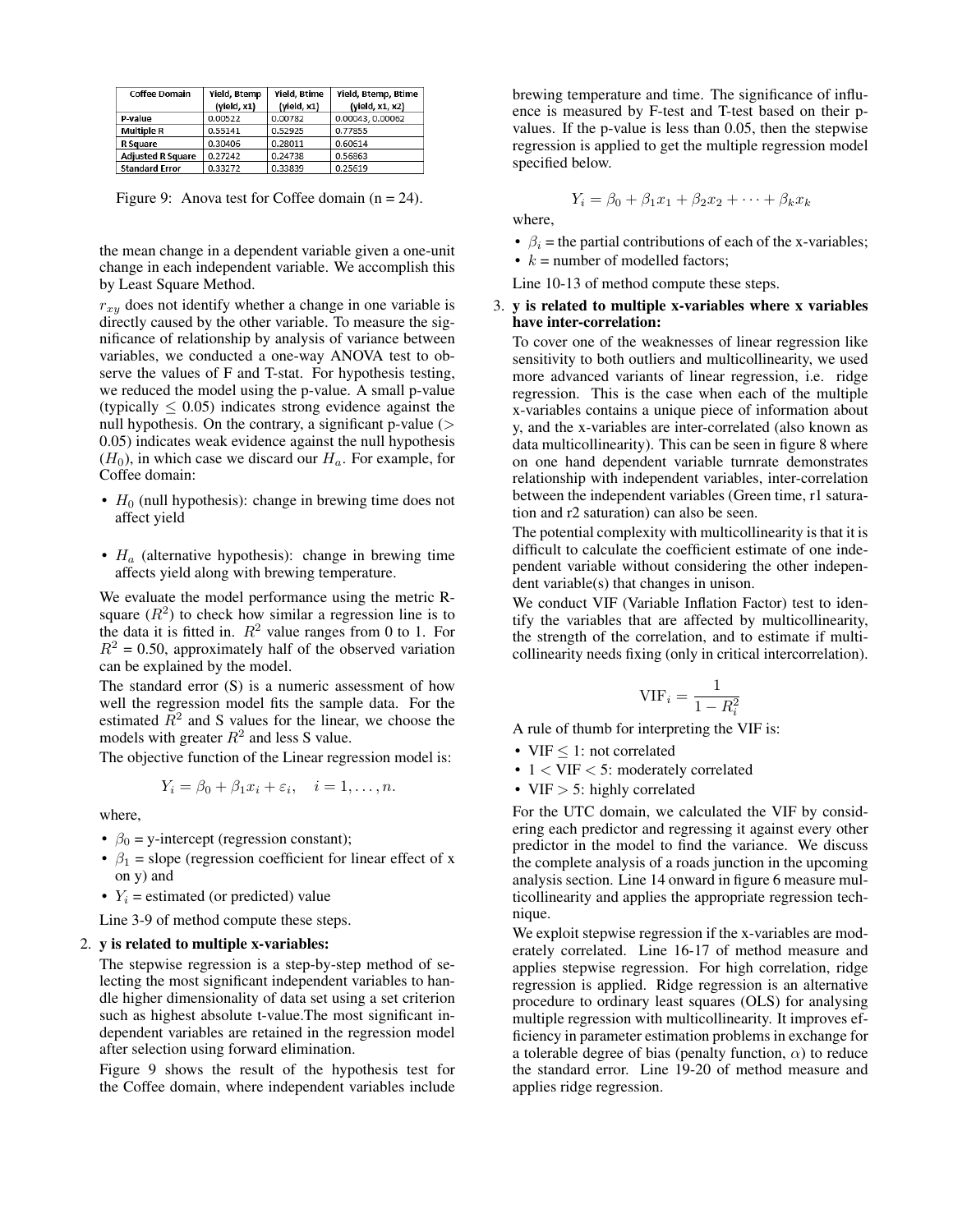|           | Coefficients Standard Error t Stat                                   |  | P-value Lower 95% Upper 95%         |  |
|-----------|----------------------------------------------------------------------|--|-------------------------------------|--|
| Intercept | 3.95300285 2.738544286 1.443469 0.16364 -1.742112 9.648117           |  |                                     |  |
|           | BTemp (°C) 0.09757356 0.023402588 4.169349 0.00043 0.048905 0.146242 |  |                                     |  |
|           | BTime (sec) 0.2044137 0.050934066                                    |  | 4.0133  0.00063  0.098491  0.310337 |  |

Figure 10: Multiple regression model for coffee domain.

### Empirical Analysis and Evaluation

As evidence of the concept of learning by the application of our system, this section includes empirical analysis and evaluation of the proposed method on the running examples.The focus of the analysis is to test the effectiveness of the learnt process model to enhance simulation accuracy. We check the simulation accuracy of the learned and original model and compare it against the AIMSUN output (considering AIMSUN as a gold standard for the UTC domain).

Using the same set of problems for the learned and original domain we exploited ENHSP (Scala *et al.* 2016) planner to generate simulations. Evaluation demonstrates that the learned domain model is more rational and pragmatic without having to declare continuously changing knowledge statically.

### Coffee Domain

As explained in the running example section, we formulated the PDDL+ version of the Coffee domain. Bonafide coffee brewing requires using the right quantity of precisely ground coffee, controlled by the correct brewing time and temperature. We aim to gain precise control over the users' expected yield by calculating the accurate estimates of the variation in predictor variables, i.e. brew time (BTime) and temperature (BTemp). Figure 7 illustrates the PCC values for brew time and temperature that signifies their strong relationship with the yield of the coffee.

Figure 10 illustrates the final multiple regression results for the three-variable model (yield, BTemp, BTime). Very small p-values reject the null hypothesis and thus formulates the scaling factors by which each brew time and temperature affects the yield of the coffee. No multicollinearity has been detected between control and predictor variables, the regression model turns out to be straight forward:

$$
Yield = \beta_0 + (\beta_1 * BTemp) + (\beta_2 * BTime)
$$

To evaluate the skills of learnt process models, we employed  $k = 5$  fold cross-validation model metric on a limited data set. Figure 11 illustrates the bar graph displaying coffee yield at different temperatures. Error (%) is the difference between observed and predicted yield with brew time and temperature as predictors.

# UTC Domain

To empirically analyse the UTC domain we exemplify a set of active traffic junctions of a selected urban region as shown in figure 12. We systematically decided this region (and the number of active junctions shown as blue circles) by keeping in view the plan generation and simulation capability while testing the system. Each junction has various phases, and



Figure 11: Bar graph displaying Brew Time (sec) with corresponding yield error (%) at various temperatures.



Figure 12: Abstract view of UTC region for evaluation. Blue circles shows active junctions. The arrows represent the direction of traffic flow

each phase has a variable number of links connecting the corresponding roads. We select junction 3969 (figure 13) to illustrate and report the empirical results. Junction 3969 has three phases: s0, s1 and s2, where each phase has various links. For the sake of brevity, we present full tests results for s0 and only final results for s1 and s2.

Eight cross-sectional data sets (including the contemporaneous values of road saturation, active/green phase time and inter-time) are generated for the considered network from AIMSUN in the form of variations in traffic flow over phases of the junctions. Each data set contains one hour (3600 seconds) long traffic observations recorded every 5 seconds. Each data set is generated using a unique set of initial states. Each plan provided around 10,000 data points. One simulation output (data) set has been exploited for training, while the remaining seven have been used for testing. Each set contains data about the topology of the road links, vehicle capacity of all links, minimum-maximum green time of sig-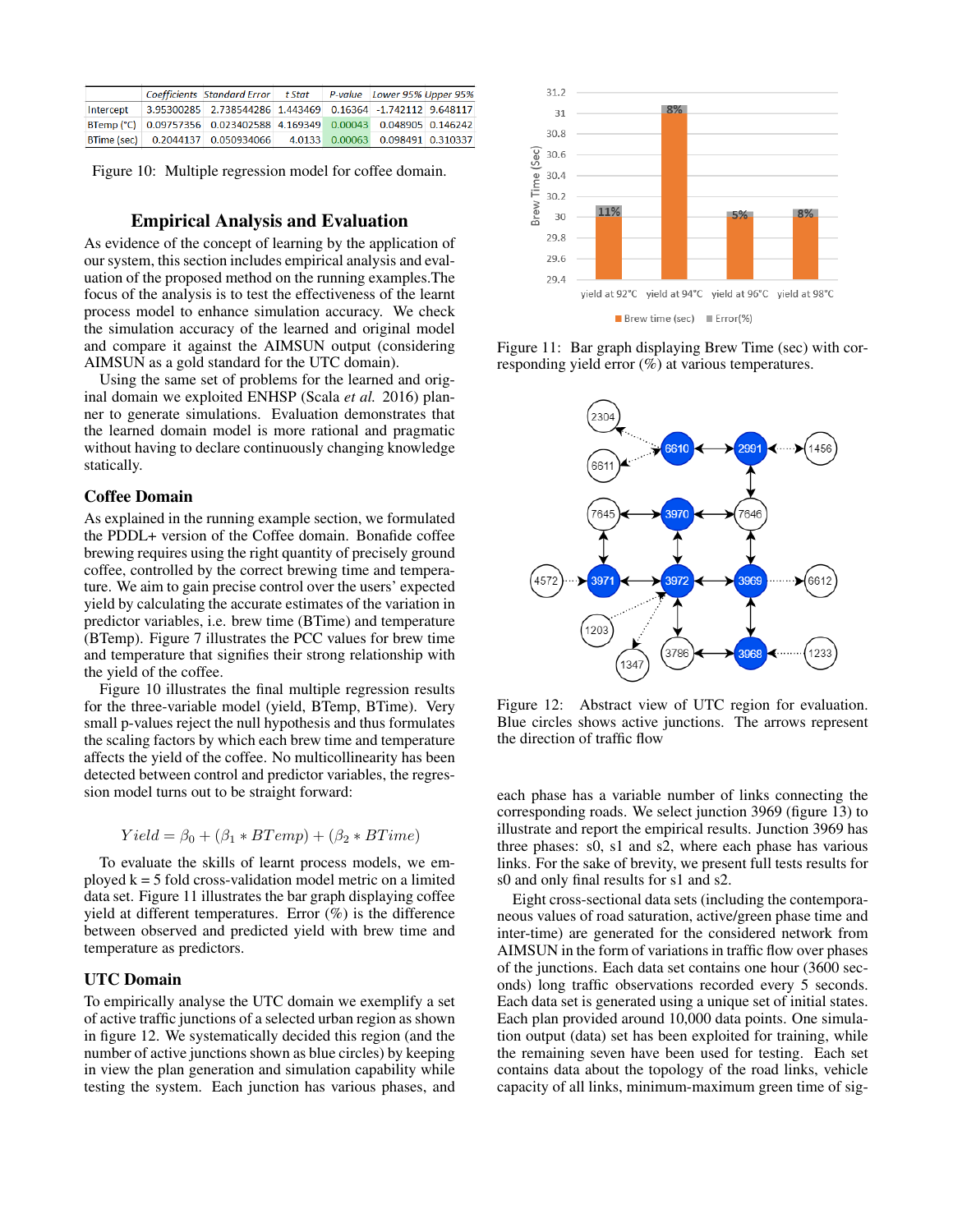

Figure 13: Junction n3969: Phase s0, s1 and s2.

| s0 link2 Turnrate Greentime |                                                      | Intertime Road1 Sat |
|-----------------------------|------------------------------------------------------|---------------------|
| $Greentime$ $-0.0442$       |                                                      |                     |
|                             | Intertime -0.0185 -0.187231537                       |                     |
|                             | Road1 Sat -0.07537 -0.76003397 -0.10083              |                     |
|                             | Road2 Sat -0.25189 -0.062018813 -0.02625 0.161620153 |                     |

Figure 14: Pearson r for Phase s0: link 2.

nal phase, traffic signal state (active or inter time) etc.

Intuitively, for predicting an accurate turn-rate of a phase, it may not only correlate with the active green time but also with the saturation of the connecting roads. Saturation of a road link in turn also depends on several co-factors, e.g. effects of signal phase on the nearby links, number of access points to the link, density of bus stops on the link (if any), speed-limit, commuter/non-commuter traffic and the varying structural dynamics and types of the roads leading to and leaving away from a junction, e.g. a varying number of lanes, length and occupancy of nearby links, low capacity roads with parking spaces, primitive roads, intersecting roads, fork in the road etc. This is also illustrated by the PCC values for the phase s0 links in the junction 3969 discussed below.

PCC Figure 8, 14 and 15 illustrates the PCC for link 1 and link2 and 3 of phase s0, respectively. For link 1 of s0, turn-rate moderately depends on three independent variables while there is a strong correlation between the green time - road1sat. and road1sat. - road2sat. pairs. For link 2, turn-rate apparently does not depend on any of the independent variables while there is a strong correlation of green time with the saturation road1. For link 3, turn-rate moderately depends on road1sat. and moderately on road2sat. while there is a moderate correlation between green time and road1sat. The PCC values indicate multicollinearity, while the varying degree of relationships' strength indicates that both r1 and r2 in each of the links are different types of roads. The turn-rate for each link proportionately depends on predictor variables for the difference in road topology.

VIF Figure 16 illustrates the VIF values for the links of phase s0. For the sake of brevity, X1 represents green time when regressed against inter time, road1 sat. and road2 sat. Similarly, X2 represents VIF for inter time, X3 for road1 sat. and X4 for road2 sat.

For phase s0, all X variables for link 1, 2 and 3 have 1  $<$  VIF  $<$  5. Therefore, all the variables are moderately in-

|                    | s0 link3 Turnrate Greentime                           | Intertime Road1 Sat |
|--------------------|-------------------------------------------------------|---------------------|
| Greentime -0.27526 |                                                       |                     |
|                    | Intertime -0.03644 -0.187231537                       |                     |
|                    | Road1 Sat 0.619692 -0.367450258 -0.0507               |                     |
|                    | Road2 Sat 0.390038  0.06317072  -0.05207  0.158197155 |                     |

Figure 15: Pearson r for Phase s0: link 3.

| S0                    | Link1   | Link <sub>2</sub> | Link3   |
|-----------------------|---------|-------------------|---------|
| X1 (greentime)        | 4.36891 | 2.86916           | 1.23525 |
| X2 (Intertime)        | 1.37108 | 1.21335           | 1.05463 |
| X3 (road1 saturation) | 3.51405 | 2.85702           | 1.22118 |
| X4 (road2 saturation) | 1.55625 | 1.03716           | 1.04414 |

Figure 16: VIF values for phase s0 of Junction n3969.

tercorrelated. For the only link of phase s1, green time and road1 sat. values demonstrated strong intercorrelation (VIF  $> 5$ ) while all the links of phase s2 also showed moderate intercorrelation.

### Regression Models

Based on the calculated VIF values in figure 16 this section reports the regression models for the junction 3969.

Figure 17 illustrates the values of intercept, estimated slops and errors for the regression models of three phases of junction 3969. Regression models for all the links of s0 and s2 are produced using multiple stepwise regression while s1 model is learnt using ridge regression.

As exploited in figure 3 for the PDDL+ process encoding in UTC domain, the generic form of the regression equation for all the links with stepwise model is following:

$$
Turnrate = \beta_0 + (\beta_1 * Green_time) + (\beta_2 * intertime)
$$

$$
+ (\beta_3 * r1sat) + (\beta_4 * r2sat)
$$

For ridge regression, we attain bias-variance trade-off using structural loss minimisation. It minimises both model loss and model complexity by adding a shrinkage penalty to the ordinary least square loss function to limit its squared L2 norm.

$$
L(\overline{w}) = ||X\overline{w} - \overline{y}||_2^2 + \alpha ||\overline{w}||_2^2
$$

where  $||X\overline{w} - \overline{y}||_2^2$  is a loss function and  $\alpha||\overline{w}||_2^2$  is penalty term of the ridge regression. X is a sample matrix,  $w$  is a vector of coefficients,  $X\overline{w}$  is an estimated value and  $\overline{y}$  is the actual sample value.  $\alpha$  is a penalty constant whose value can range from 0 to positive infinity. The most suitable value of  $\alpha$  is where  $R^2$  has the least value.

Figure 18 illustrates the turn-rate error (averaged for 7 test sets) comparison between learnt and original model with the turn-rate observed in AIMSUN after 200, 400, 600 and 800 seconds of simulation. Results stipulate that the learnt model improves simulation accuracy and produce less error across each of the network data sets as compared to the original domain model with static turn-rate across the network.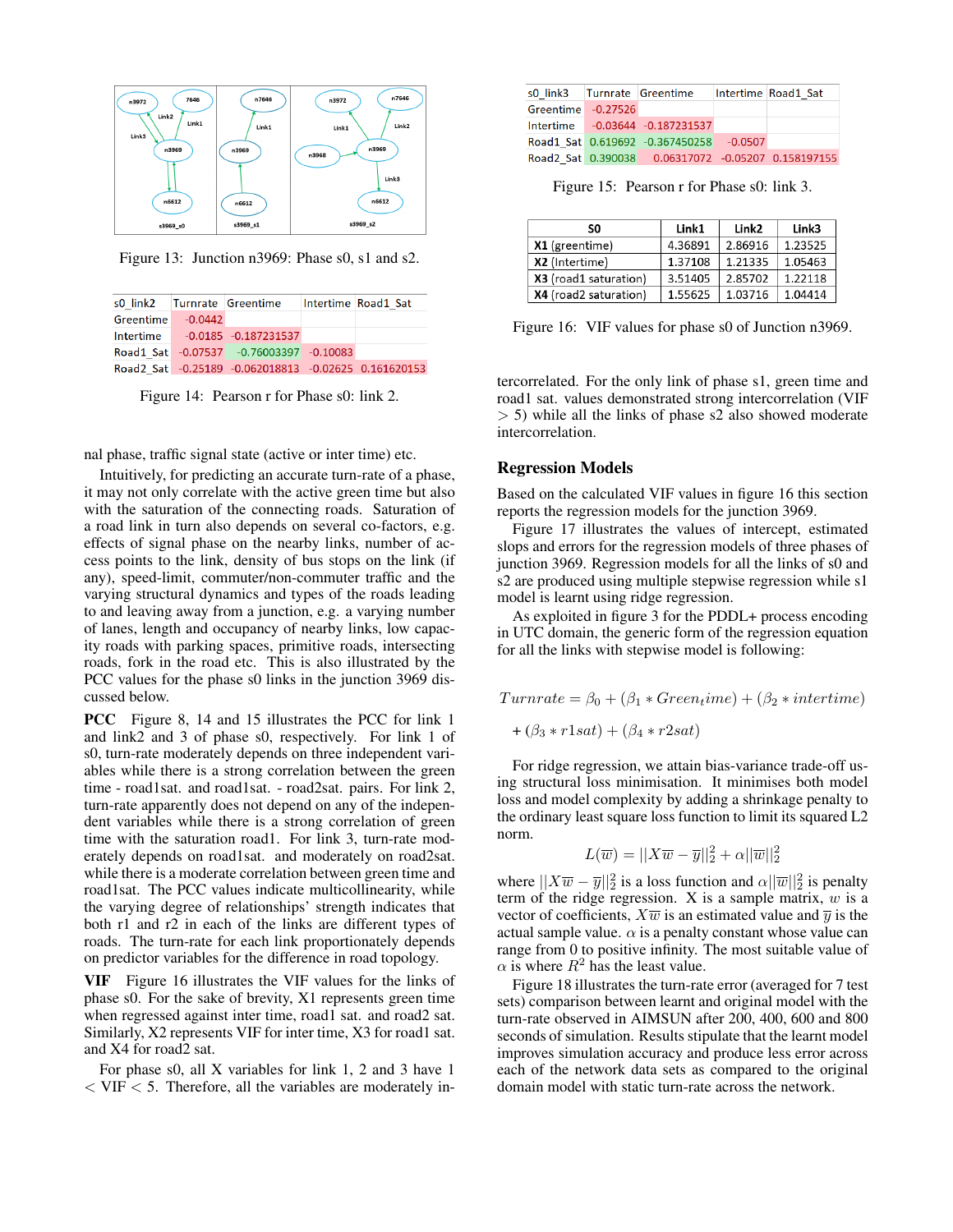| SO.                               | Link1      | Link <sub>2</sub> | Link3      |
|-----------------------------------|------------|-------------------|------------|
|                                   | SW         | SW                | SW         |
| $\mathbf{B}_0$ (intercept)        | 1.22277    | 0.08617           | 0.11398    |
| $\mathbf{B}_1$ (greentime)        | $-0.00689$ | $-0.00034$        | $-0.00143$ |
| $\mathbf{B}_2$ (Intertime)        | $-0.36399$ | $-0.04064$        |            |
| B <sub>3</sub> (road1 saturation) | $-0.29320$ | $-0.06422$        | 3.50341    |
| B <sub>4</sub> (road2 saturation) | 0.78620    | $-0.05864$        | 1.74021    |
| <b>RMSE</b>                       | 0.35722    | 0.04200           | 0.35802    |
| R-square                          | 0.37373    | 0.09091           | 0.47975    |
|                                   |            |                   |            |
| <b>S1</b>                         | Link1      |                   |            |
|                                   | <b>RR</b>  |                   |            |
| $\mathbf{B}_0$ (intercept)        | 0.06984    |                   |            |
| $\mathbf{B}_1$ (greentime)        | 0.00005    |                   |            |
| $\mathbf{B}_2$ (Intertime)        | 0.00256    |                   |            |
| $\mathsf{B}_3$ (road1 saturation) | $-0.05531$ |                   |            |
| B <sub>4</sub> (road2 saturation) | $-0.07224$ |                   |            |
| <b>RMSE</b>                       | 0.03957    |                   |            |
| R-square                          | 0.13984    |                   |            |
|                                   |            |                   |            |
| S <sub>2</sub>                    | Link1      | Link <sub>2</sub> | Link3      |
|                                   | SW         | SW                | <b>SW</b>  |
| $B0$ (intercept)                  | 1.55359    | 0.41117           | 0.47791    |
| $\mathbf{B}_1$ (greentime)        |            |                   | $-0.01131$ |
| B <sub>2</sub> (Intertime)        | $-0.08238$ | $-0.05719$        | $-0.04729$ |
| B <sub>3</sub> (road1 saturation) | $-1.45545$ | $-0.34248$        | $-0.28681$ |
| B <sub>4</sub> (road2 saturation) | $-0.81770$ | 3.24449           |            |
| <b>RMSE</b>                       | 0.27407    | 0.28077           | 0.23846    |
| R-square                          | 0.47688    | 0.27195           | 0.12591    |

Figure 17: Estimated coefficients of regression model for junction 3969. SW: Stepwise regression; RR: Ridge regression.



Figure 18: Error comparison between learnt and original domain models with the turn-rate observed in AIMSUN after 200, 400, 600 and 800 seconds of simulation.

# Related Work

At state of the art, there exist several systems for automated acquisition of planning domain models. These include systems for synthesizing, refining or improving domain models at various stages of the planning process. (Jilani *et al.* 2014) critically compare several automated domain model acquisition (DMA) tools on a set of criteria consisting of input requirements, learned output domain component, learning efficiency, supported language, techniques used, ability to handle noisy plans, ability to refine existing models, user

experience and availability.

In DMA, it has been common to assume accurate input data. This has allowed inductive and analytical learning approaches to be used most frequently by extrapolating from sample input plans as the evidence to make a probabilistic claim about all or most of the learned knowledge, e.g., (Cresswell & Gregory 2011). In recent work, researchers have examined noisy data, exploiting clustering (Lindsay *et al.* 2017), machine learning (Zhuo & Kambhampati 2013), and deep learning (Asai & Fukunaga 2018) as part of their processes. DMA has progressively considered richer target fragments of the PDDL language, from propositional (Wu, Yang, & Jiang 2007; Cresswell & Gregory 2011), including ADL (Zhuo *et al.* 2010); to learning action costs (Gregory & Lindsay 2016) and numeric constraints (Segura-Muros, Pérez, & Fernández-Olivares 2018).

The area of ML application to DMA systems has received active research attention in recent years but did not make as much stride as the learning of control knowledge. There is published work in learning discrete domain knowledge from execution traces as input training data since the early work in (Benson 1996) to the very recent work (Suárez-Hernández et *al.* 2020). Comparatively, there is very less work in learning or practical refinement of hybrid domain models. (Lindsay *et al.* 2020) in their recent work used ML to refine the already engineered hybrid domain models by identifying the varying situation and temporal features in the process effects. The system learns from the observation data of past executions and fits in an improved set of processes to refine the existing once. (Denenberg & Coles 2018) based their work on how better hybrid process modelling can improve hybrid planning performance by demonstrating three different methods of continuous effects cascading in hybrid domains.

### Conclusion and Future Work

For hybrid planner reasoning, adequate modelling of the continuous effects in the domain model is necessary to capture the critical features (Fox & Long 2006). Measurement of process variables are essential in control systems to control a process. This paper proposes a dynamic and versatile approach to automatically learn accurate and run-time representative estimation of the continuous change in PDDL+ process modelling. It assists knowledge engineering process by choosing effective process parameters and removing the irrelevant once. The learning system automatically acquires the model of inter-dependencies between continuous variables by analysing historical time series data set using regression analysis.

To illustrate the feasibility of our method and to evaluate it on a real planning application, we utilise the PDDL+ encoding of Urban Traffic Control (UTC) domain and the Coffee domain. The evaluation demonstrates that the approach leads to a more realistic and accurate simulation provided there is an adequate and representative data set available. We intend to enhance the PDDL+ problem specification by learning the run-time representative values of continuous variables automatically instead of defining them as static knowledge in the problem definition.